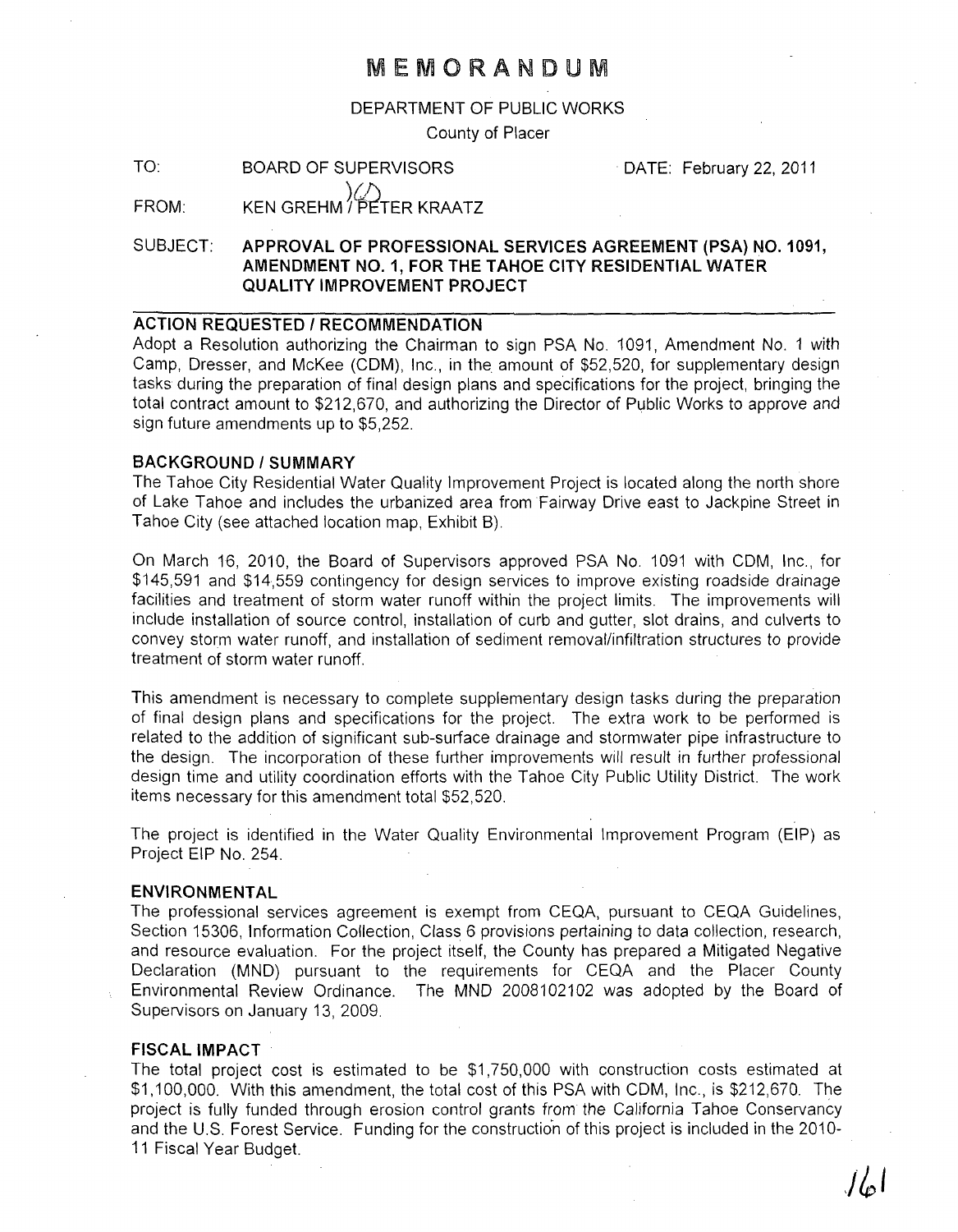**Page 2 February 22, 2011** 

**Attachments: Resolution Location Map** 

A **copy of PSA No. 1091, Amendment No. 1 is on file for review with the Clerk of the Board of Supervisors.** 

)

t:ldpwltahoe engineering division grouplbos agenda items1201112011 feb 22 - te residential psa#1091 amend#1102-22-11\_bd\_mem\_approve\_psa#1091\_amend#1.docx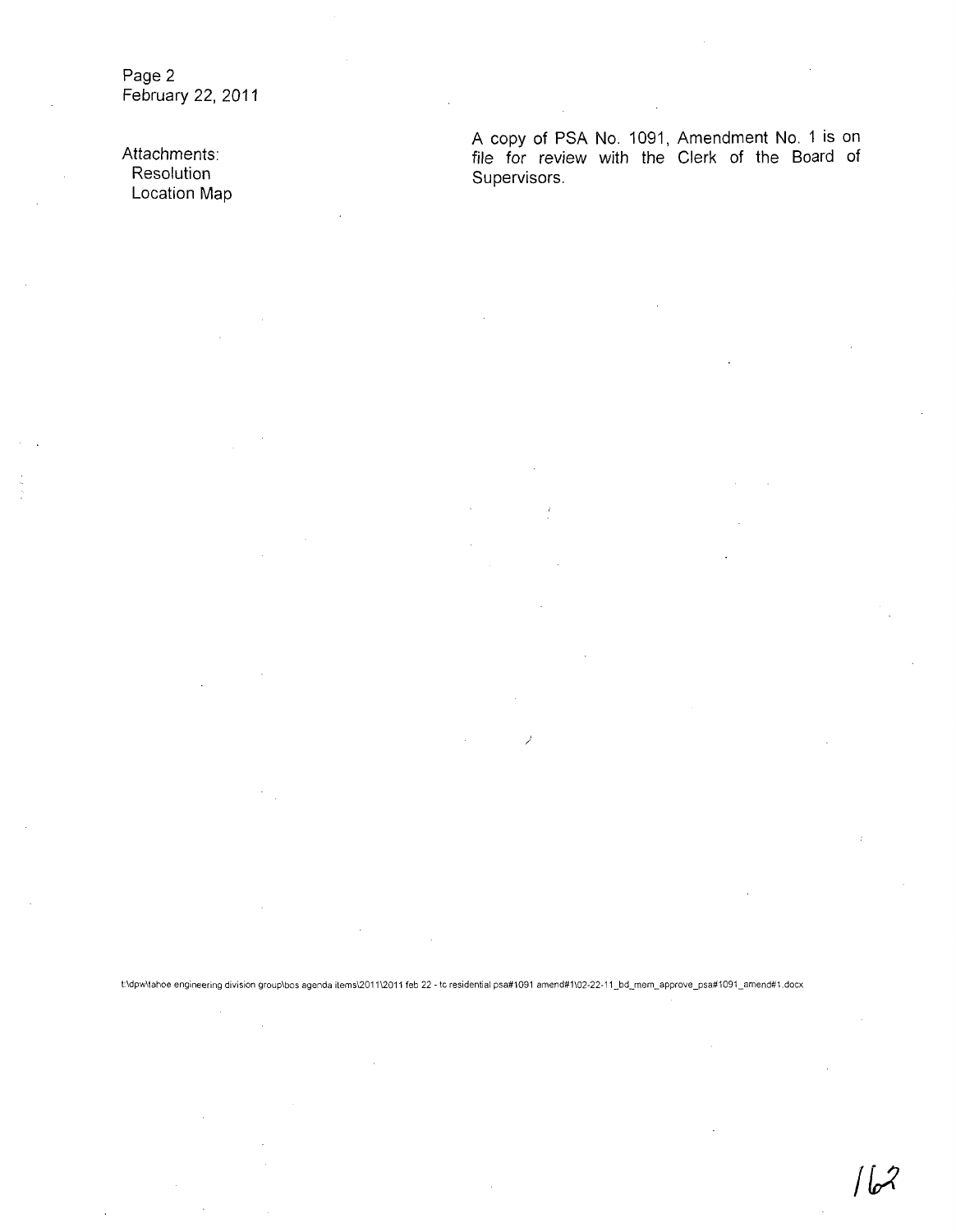# Before the Board of Supervisors County of Placer, State of California

In the matter of: A RESOLUTION APPROVING AND AUTHORIZING THE CHAIRMAN TO SIGN PROFESSIONAL SERVICES AGREEMENT NO. 1091, AMENDMENT NO.1, WITH CAMP, DRESSER, AND MCKEE (COM), INC., FOR THE TAHOE CITY RESIDENTIAL WATER QUALITY IMPROVEMENT PROJECT

Resol. No: ............. .

First Reading: ....................................... .

The following RESOLUTION was duly passed by the Board of Supervisors

of the County of Placer at a regular meeting held

by the following vote on roll call:

Ayes:

Noes:

Absent:

Signed and approved by me after its passage.

Chairman, Board Of Supervisors

Attest: Clerk of said Board

BE IT HEREBY RESOLVED by the Board of Supervisors of the County of Placer, State of California, that this Board approves and authorizes the Chairman to sign and approve Professional Services Agreement No. 1091, Amendment No.1, with Camp, Dresser, and McKee (COM), Inc., for design services to construction the Tahoe City Residential Water Quality Improvement Project in the amount of \$52,520 and authorizing the

Director of Public Works to approve and sign future amendments up to \$5,252.